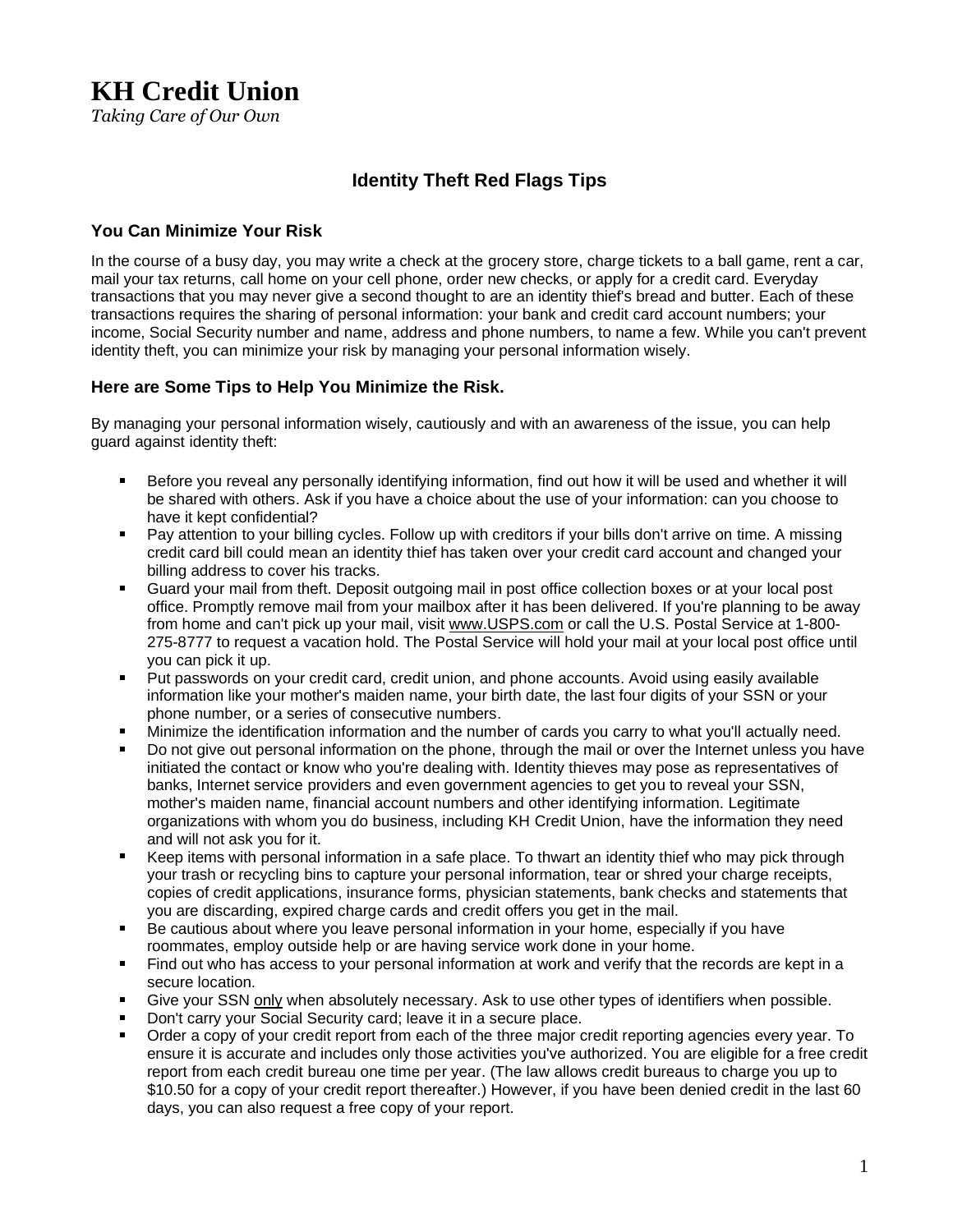## **Keeping Your Personal Information Secure Online**

Know who you share your information with. Store and dispose of your personal information securely.

- Be Alert to Impersonators Make sure you know who is getting your personal or financial information.  $\blacksquare$ Don't give out personal information on the phone, through the mail or over the Internet unless you've initiated the contact or know who you're dealing with. If a company that claims to have an account with you sends email asking for personal information, don't click on links in the email. Instead, type the company name into your web browser, go to their site, and contact them through customer service. Or, call the customer service number listed on your account statement. Ask whether the company really sent a request.
- Safely Dispose of Personal Information Before you dispose of a computer, get rid of all the personal information it stores. Use a wipe utility program to overwrite the entire hard drive. Before you dispose of a mobile device, check your owner's manual, the service provider's website, or the device manufacturer's website for information on how to delete information permanently, and how to save or transfer information to a new device. Remove the memory or subscriber identity module (SIM) card from a mobile device. Remove the phone book, lists of calls made and received, voicemails, messages sent and received, organizer folders, web search history, and photos.
- Encrypt Your Data Keep your browser secure. To guard your online transactions, use encryption software that scrambles information you send over the internet. A "lock" icon on the status bar of your internet browser means your information will be safe when it's transmitted. Look for the lock before you send personal or financial information online.
- Keep Passwords Private Use strong passwords with your laptop, credit, bank, and other accounts. Be ×, creative: think of a special phrase and use the first letter of each word as your password. Substitute numbers for some words or letters. For example, "I want to see the Pacific Ocean" could become 1W2CtPo.
- $\blacksquare$ Don't Overshare on Social Networking Sites - If you post too much information about yourself, an identity thief can find information about your life, use it to answer 'challenge' questions on your accounts, and get access to your money and personal information. Consider limiting access to your networking page to a small group of people. Never post your full name, Social Security number, address, phone number, or account numbers in publicly accessible sites.

## **Keeping Your Devices Secure**

- ×, Use Security Software - Install anti-virus software, anti-spyware software, and a firewall. Set your preference to update these protections often. Protect against intrusions and infections that can compromise your computer files or passwords by installing security patches for your operating system and other software programs.
- Avoid Phishing Emails Don't open files, click on links, or download programs sent by strangers. Opening a file from someone you don't know could expose your system to a computer virus or spyware that captures your passwords or other information you type.
- Be Wise About Wi-Fi Before you send personal information over your laptop or smartphone on a public wireless network in a coffee shop, library, airport, hotel, or other public place, see if your information will be protected. If you use an encrypted website, it protects only the information you send to and from that site. If you use a secure wireless network, all the information you send on that network is protected.
- $\blacksquare$ Lock Up Your Laptop - Keep financial information on your laptop only when necessary. Don't use an automatic login feature that saves your user name and password, and always log off when you're finished. That way, if your laptop is stolen, it will be harder for a thief to get at your personal information.
- $\blacksquare$ Read Privacy Policies - Yes, they can be long and complex, but they tell you how the site maintains accuracy, access, security, and control of the personal information it collects; how it uses the information, and whether it provides information to third parties. If you don't see or understand a site's privacy policy, consider doing business elsewhere.